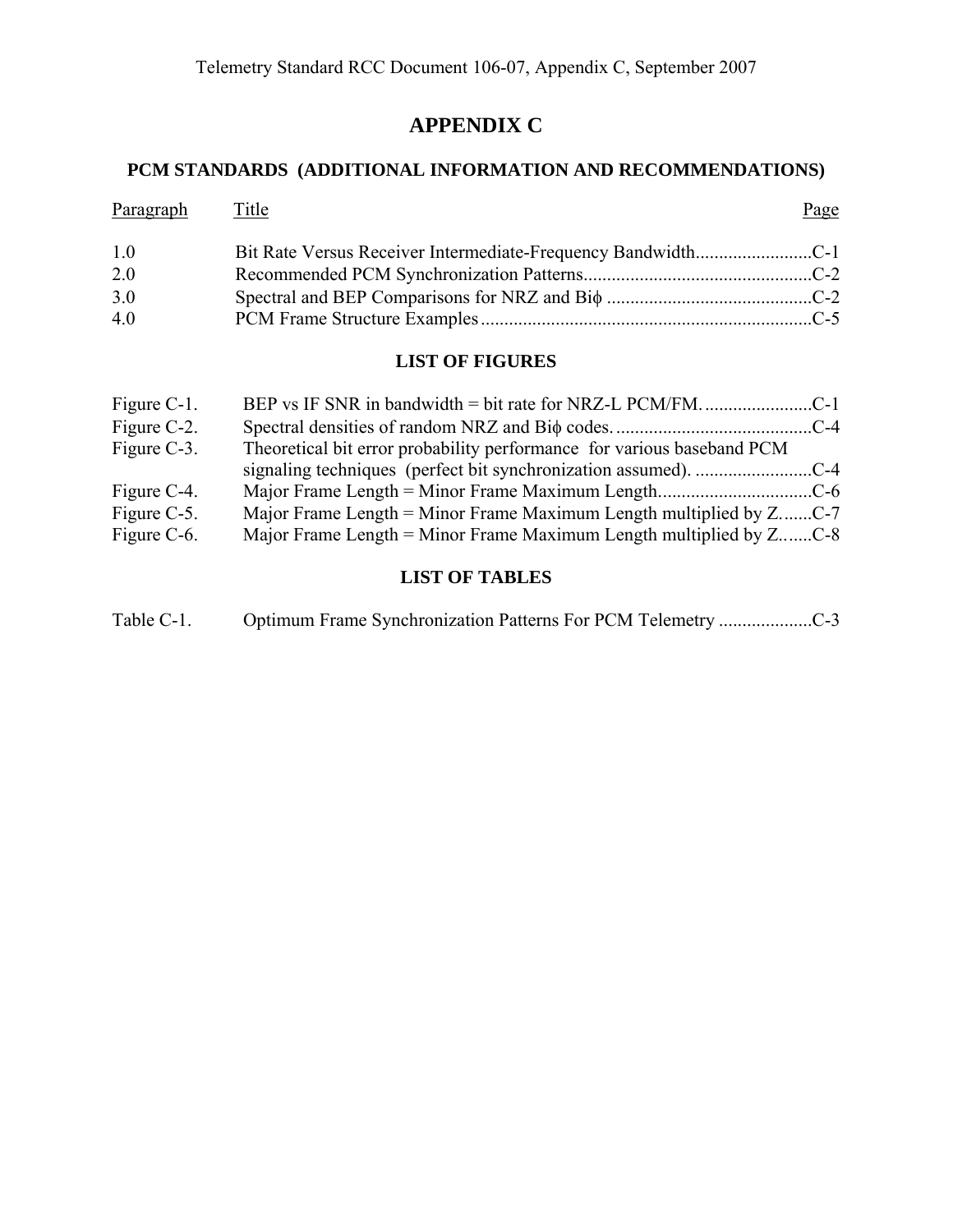This page intentionally left blank.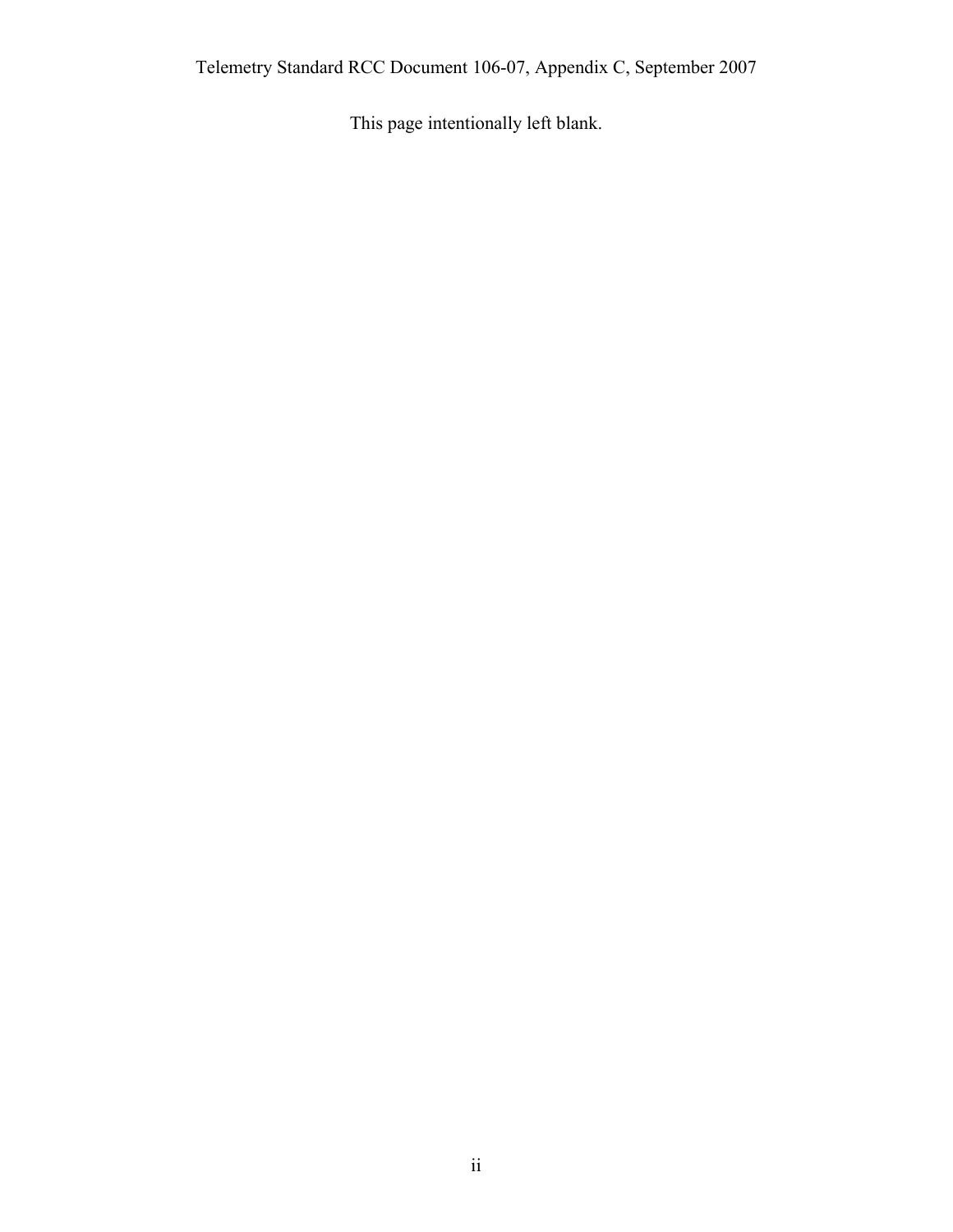**APPENDIX C** 

# <span id="page-2-0"></span>**PCM STANDARDS (ADDITIONAL INFORMATION AND RECOMMENDATIONS)**

#### **1.0 Bit Rate Versus Receiver Intermediate-Frequency Bandwidth**

 The following subparagraphs contain information about selection of receiver intermediate-frequency (IF) bandwidths. Additional information is contained in RCC document 119, *Telemetry Applications Handbook.* 

1.1 The standard receiver IF bandwidth values are listed in Table [2-1](#page-0-0). Not all bandwidths are available on all receivers or at all test ranges. Additional bandwidths may be available at some test ranges. The IF bandwidth, for data receivers, should typically be selected so that 90 to 99 percent of the transmitted power spectrum is within the receiver 3-dB bandwidth.

1.2 For reference purposes, in a well-designed PCM/FM system (NRZ-L data code) with peak deviation equal to 0.35 times the bit rate and an IF bandwidth (3 dB) equal to the bit rate, a receiver IF signal-to-noise ratio (SNR) of approximately 13 dB will result in a bit error probability (BEP) of  $10^{-6}$ . A 1-dB change in this SNR will result in approximately an order of magnitude change in the BEP. The relationship between BEP and IF SNR in a bandwidth equal to the bit rate is illustrated in Figure [C-1](#page-2-0) for IF bandwidths equal to the bit rate and 1.5 times the bit rate. An approximate expression for the BEP is

$$
BEP = 0.5 e^{(k \cdot SNR)} \tag{C-1}
$$

where:

 $k \approx -0.7$  for IF bandwidth equal to bit rate  $k \approx -0.65$  for IF bandwidth equal to 1.2 times bit rate  $k \approx -0.55$  for IF bandwidth equal to 1.5 times bit rate  $SNR = IF SNR \cdot IF bandwidth/b$  at rate.

 Other data codes and modulation techniques have different BEP versus SNR performance characteristics.

1.3 It is recommended that the maximum period between bit transitions be 64-bit intervals to ensure adequate bit synchronization. Table [C-1](#page-4-0) contains



Figure C-1. BEP vs IF SNR in bandwidth = bit rate for NRZ-L PCM/FM.

recommended frame synchronization patterns for general use in PCM telemetry.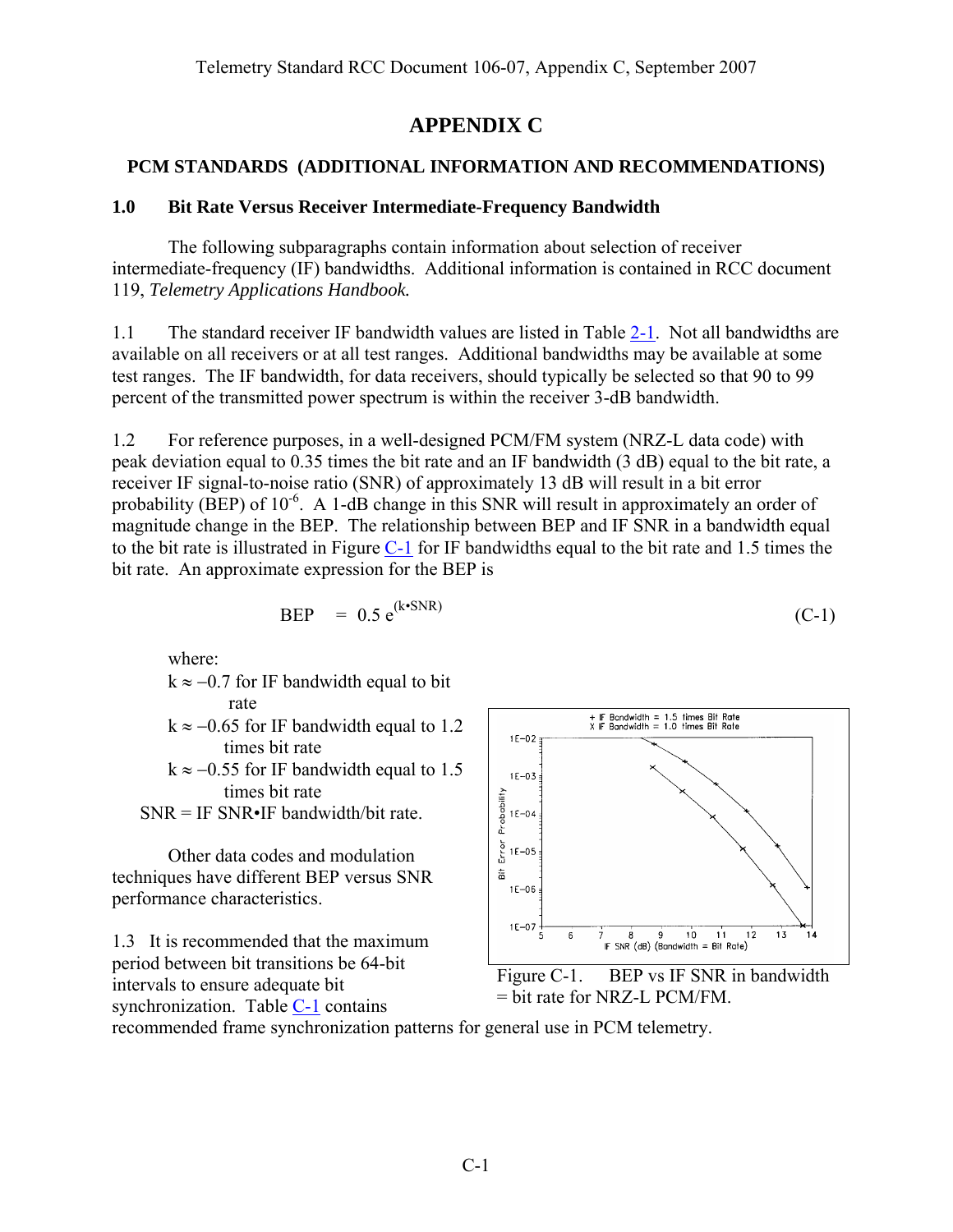#### <span id="page-3-0"></span>**2.0 Recommended PCM Synchronization Patterns**

 Table [C-1](#page-4-0) contains recommended frame synchronization patterns for general use in PCM telemetry. Patterns are shown in the preferred order of transmission with "111" being the first bit sequence transmitted. This order is independent of data being LSB or MSB aligned. The technique used in the determination of the patterns for lengths 16 through 30 was essentially that of the patterns of  $2^n$  binary patterns off a given length, n, for that pattern with the smallest total probability of false synchronization over the entire pattern overlap portion of the ground station frame synchronization.<sup>[1](#page-3-1)</sup> The patterns for lengths  $31$  through  $33$  were obtained from a second source. $2$ 

#### **3.0 Spectral and BEP Comparisons for NRZ and Bi**φ**[3](#page-3-3)**

 Figure [C-2](#page-5-0) shows the power spectral densities of baseband NRZ and Biφ codes with random data. These curves were calculated using the equations presented below. Figure [C-3](#page-5-0) presents the theoretical bit error probabilities versus signal-to-noise ratio for the level, mark, and space versions of baseband NRZ and Biφ codes and also for RNRZ-L. The noise is assumed to be additive white gaussian noise.

$$
N R Z \, S P E C T R A L \, D E N S I T Y \quad \alpha \quad \frac{\sin^2(\pi f)}{(\pi f) \, \Gamma^2} \tag{C-2}
$$

$$
Bi\phi \text{ } SPECTRAL \text{ } DENSITY \quad \alpha \quad \frac{\sin^4(\pi f T/2)}{(\pi f T/2)^2} \tag{C-3}
$$

where *T* is the bit period.

<span id="page-3-1"></span> $\overline{a}$ 1 A more detailed account of this investigation can be found in a paper by J. L. Maury, Jr. and J. Styles, "Development of Optimum Frame Synchronization Codes for Goddard Space Flight Center PCM Telemetry

<span id="page-3-2"></span>Standards," in *Proceedings of the National Telemetering Conference*, June 1964.<br><sup>2</sup> The recommended synchronization patterns for lengths 31 through 33 are discussed more fully in a paper by E. R. Hill, "Techniques for Synchronizing Pulse-Code Modulated Telemetry," in *Proceedings of the National Telemetering Conference*, May 1963.

<span id="page-3-3"></span><sup>&</sup>lt;sup>3</sup> Material presented in paragraph 3.0 is taken from a study by W. C. Lindsey (University of Southern California), *Bit Synchronization System Performance Characterization, Modeling and Tradeoff Study*, Naval Missile Center Technical Publication.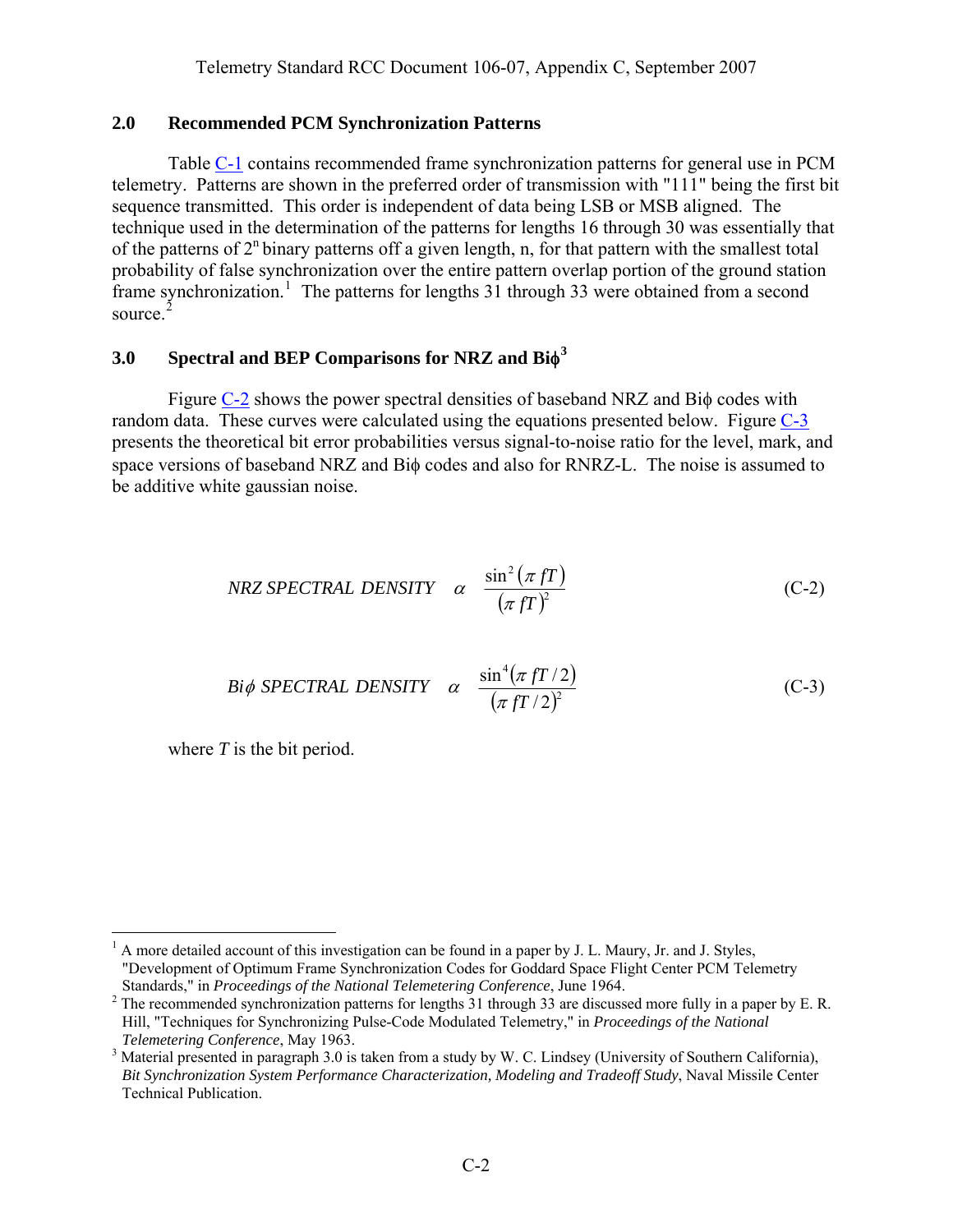<span id="page-4-0"></span>

|                   | TABLE C-1. |     | <b>OPTIMUM FRAME SYNCHRONIZATION PATTERNS FOR PCM TELEMETRY</b> |     |     |                  |                  |                  |                  |                  |                  |
|-------------------|------------|-----|-----------------------------------------------------------------|-----|-----|------------------|------------------|------------------|------------------|------------------|------------------|
| Pattern<br>Length |            |     |                                                                 |     |     | Patterns         |                  |                  |                  |                  |                  |
| 16                | 111        | 010 | 111                                                             | 001 | 000 | $\boldsymbol{0}$ |                  |                  |                  |                  |                  |
| 17                | 111        | 100 | 110                                                             | 101 | 000 | 00               |                  |                  |                  |                  |                  |
| 18                | 111        | 100 | 110                                                             | 101 | 000 | 000              |                  |                  |                  |                  |                  |
| 19                | 111        | 110 | 011                                                             | 001 | 010 | 000              | $\boldsymbol{0}$ |                  |                  |                  |                  |
| 20                | 111        | 011 | 011                                                             | 110 | 001 | 000              | 00               |                  |                  |                  |                  |
| 21                | 111        | 011 | 101                                                             | 001 | 011 | 000              | 000              |                  |                  |                  |                  |
| 22                | 111        | 100 | 110                                                             | 110 | 101 | 000              | 000              | $\boldsymbol{0}$ |                  |                  |                  |
| 23                | 111        | 101 | 011                                                             | 100 | 110 | 100              | 000              | $00\,$           |                  |                  |                  |
| 24                | 111        | 110 | 101                                                             | 111 | 001 | 100              | 100              | 000              |                  |                  |                  |
| 25                | 111        | 110 | 010                                                             | 110 | 111 | 000              | 100              | 000              | $\boldsymbol{0}$ |                  |                  |
| 26                | 111        | 110 | 100                                                             | 110 | 101 | 100              | 110              | 000              | 00               |                  |                  |
| 27                | 111        | 110 | 101                                                             | 101 | 001 | 100              | 110              | 000              | 000              |                  |                  |
| $28\,$            | 111        | 101 | 011                                                             | 110 | 010 | 110              | 011              | 000              | 000              | $\boldsymbol{0}$ |                  |
| 29                | 111        | 101 | 011                                                             | 110 | 011 | 001              | 101              | 000              | 000              | 00               |                  |
| 30                | 111        | 110 | 101                                                             | 111 | 001 | 100              | 110              | 100              | 000              | 000              |                  |
| 31                | 111        | 111 | 100                                                             | 110 | 111 | 110              | 101              | 000              | 010              | 000              | $\boldsymbol{0}$ |
| 32                | 111        | 111 | 100                                                             | 110 | 101 | 100              | 101              | 000              | 010              | 000              | $00\,$           |
| 33                | 111        | 110 | 111                                                             | 010 | 011 | 101              | 001              | 010              | 010              | 011              | 000              |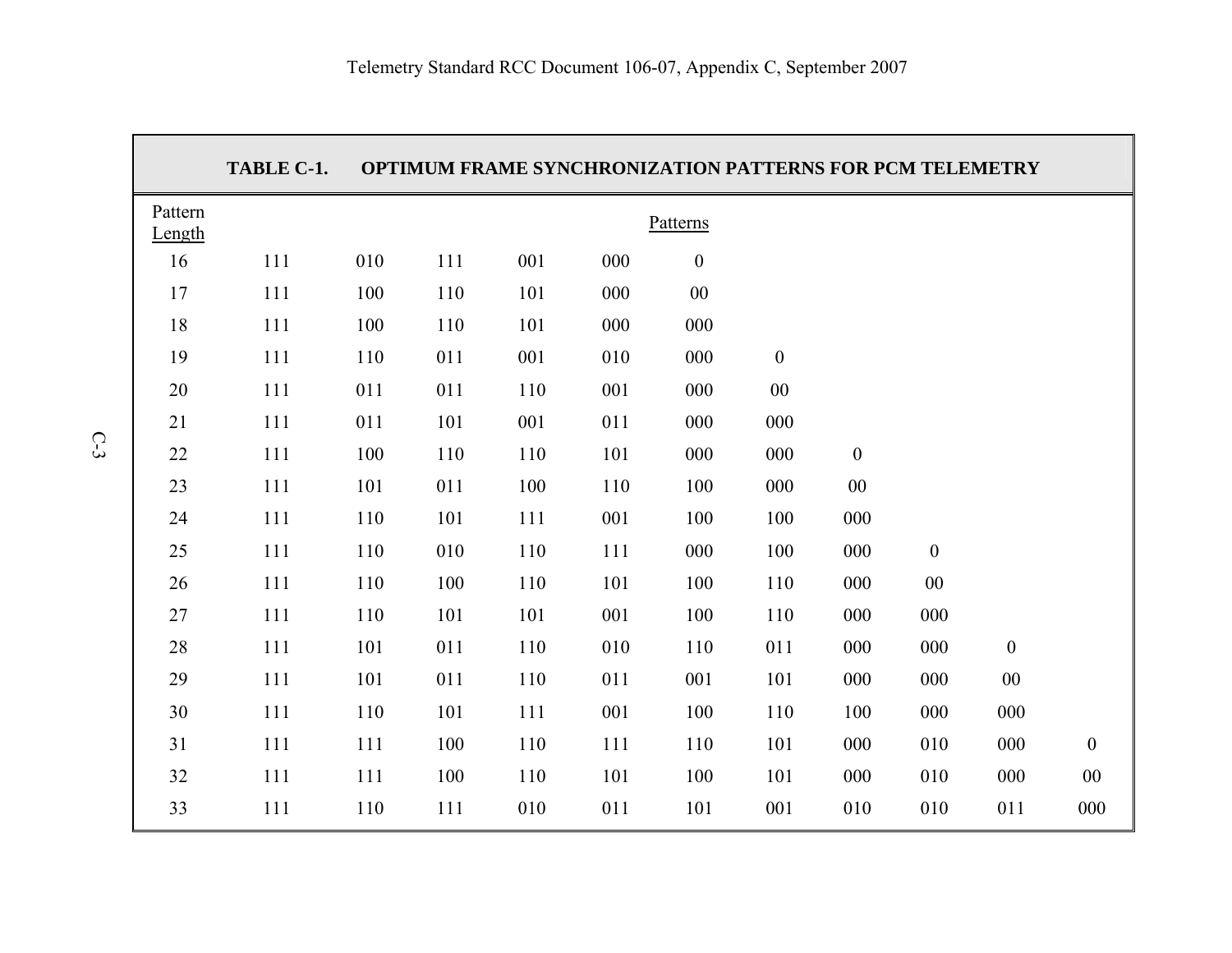<span id="page-5-0"></span>

Figure C-2. Spectral densities of random NRZ and Biφ codes.



 Figure C-3. Theoretical bit error probability performance for various baseband PCM signaling techniques (perfect bit synchronization assumed).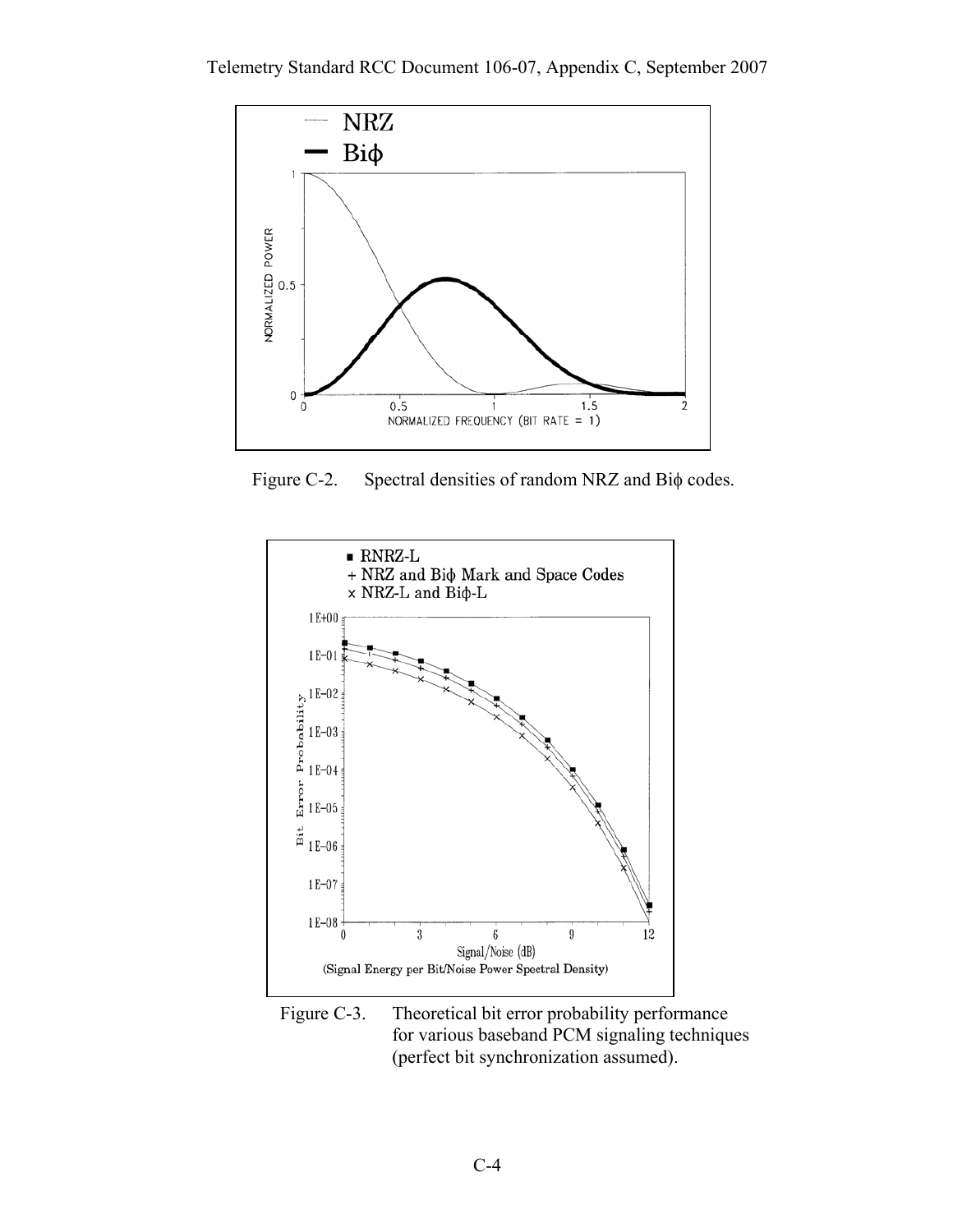#### <span id="page-6-0"></span>**4.0 PCM Frame Structure Examples**

 Figures C-4, C-5, and C-6 show examples of allowable PCM frame structures. In each example, the Minor Frame Sync Pattern is counted as one word in the minor frame. The first word after the Minor Frame Sync Pattern is word 1.

 Figures C-5 and C-6 show the preferred method of placing the subframe ID counter in the minor frame. The counter is placed before the parameters that are referenced to it.

Major Frame Length is as follows:

| Figure $C-4$ : Major Frame Length = Minor Frame Maximum |
|---------------------------------------------------------|
| Length.                                                 |
| Figure $C-5$ : Major Frame Length = Minor Frame Maximum |
| Length multiplied by Z.                                 |
| Figure $C-6$ : Major Frame Length = Minor Frame Maximum |
| Length multiplied by Z.                                 |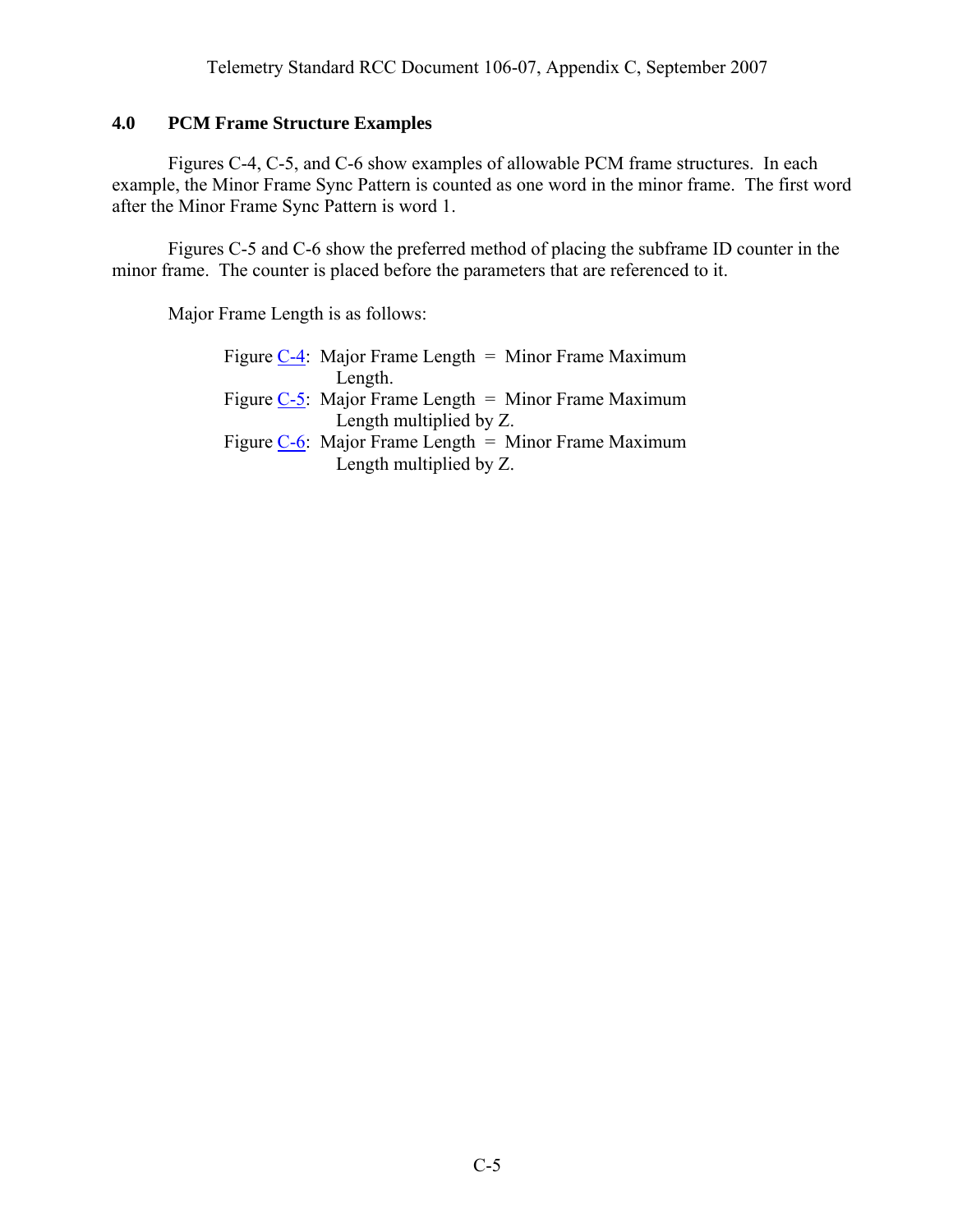|                                                                                                                                                                                                                            | Minor Frame Maximum Length, N Words or B Bits                                         |                         |             |                         |             |             |                         |             |             |                                                              |  |  |                         |               |
|----------------------------------------------------------------------------------------------------------------------------------------------------------------------------------------------------------------------------|---------------------------------------------------------------------------------------|-------------------------|-------------|-------------------------|-------------|-------------|-------------------------|-------------|-------------|--------------------------------------------------------------|--|--|-------------------------|---------------|
|                                                                                                                                                                                                                            | Class I: Shall not exceed 8192 bits nor exceed 1024 words<br>Class II: $16\,384$ Bits |                         |             |                         |             |             |                         |             |             |                                                              |  |  |                         |               |
|                                                                                                                                                                                                                            | Word                                                                                  | Word                    |             |                         |             |             |                         |             |             | Word   Word   Word   Word   Word   Word   Word   Word   Word |  |  | Word<br>N-2             | Word<br>N-1   |
|                                                                                                                                                                                                                            |                                                                                       |                         |             |                         |             |             |                         |             |             |                                                              |  |  |                         |               |
| Minor<br>Frame<br>Sync<br>Pattern                                                                                                                                                                                          | Param<br>A <sub>0</sub>                                                               | Param<br>A <sub>1</sub> | Param<br>A2 | Param<br>A <sub>3</sub> | Param<br>A4 | Param<br>A2 | Param<br>A <sub>5</sub> | Param<br>A6 | Param<br>A2 | Param<br>A7                                                  |  |  | Param<br>A <sub>2</sub> | Param<br>A(X) |
| Parameters A0, A1, A3, A4, A5, A6,  A(X) are sampled once each Minor Frame.<br>Parameter A2 is supercommutated on the Minor Frame.<br>The rate of A2 is equal to the number of samples multiplied by the Minor Frame Rate. |                                                                                       |                         |             |                         |             |             |                         |             |             |                                                              |  |  |                         |               |

<span id="page-7-0"></span>Figure C-4. Major Frame Length = Minor Frame Maximum Length.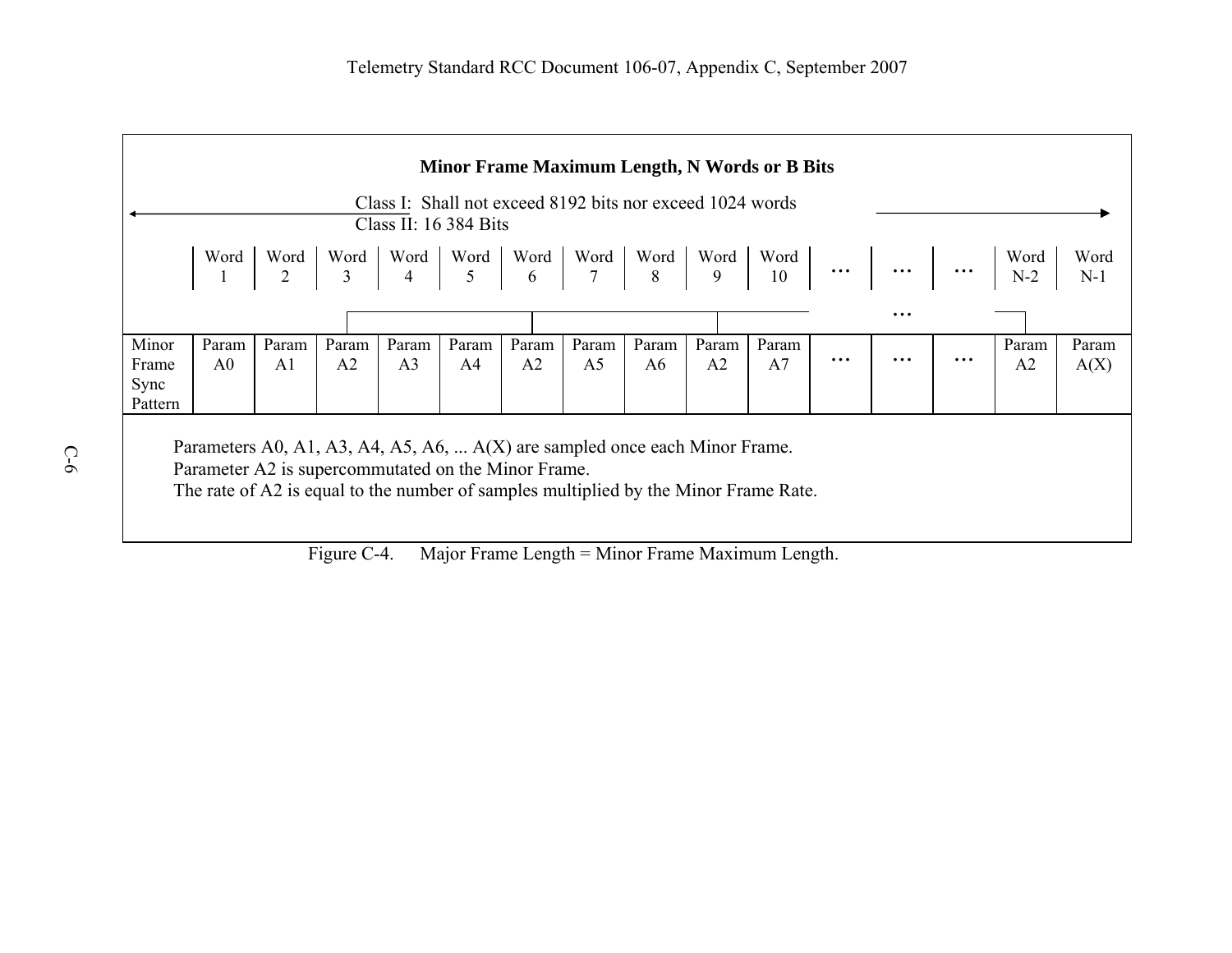|                                                           |                     |                      |                        | Minor Frame Maximum Length, N Words or B Bits |                             |                |           |                        |                |                          |                            |                                                                             |               |               |
|-----------------------------------------------------------|---------------------|----------------------|------------------------|-----------------------------------------------|-----------------------------|----------------|-----------|------------------------|----------------|--------------------------|----------------------------|-----------------------------------------------------------------------------|---------------|---------------|
| Class I: Shall not exceed 8192 bits nor exceed 1024 words |                     |                      |                        |                                               |                             |                |           |                        |                |                          |                            |                                                                             |               |               |
| Class II: 16 384 bits                                     |                     |                      |                        |                                               |                             |                |           |                        |                |                          |                            |                                                                             |               |               |
|                                                           |                     | Word                 | Word<br>$\overline{2}$ | $\mathfrak{Z}$                                | Word Word<br>$\overline{4}$ | Word<br>5      | Word<br>6 | Word<br>$\overline{7}$ | Word  <br>8    | Word<br>$\boldsymbol{9}$ | Word  <br>10               | $\bullet\ \bullet\ \bullet$                                                 | Word<br>$N-2$ | Word<br>$N-1$ |
|                                                           |                     |                      |                        |                                               |                             |                |           |                        |                |                          |                            | $\bullet\hspace{0.1cm} \bullet\hspace{0.1cm} \bullet\hspace{0.1cm} \bullet$ |               |               |
|                                                           | Minor Frame         | <b>SFID</b>          | FFI                    | Param                                         | Param                       | Param          | Param     | Param                  | Param          | Param                    | Param                      | $\bullet\bullet\bullet$                                                     | Param         | Param         |
|                                                           | <b>Sync Pattern</b> | $=1$                 |                        | A2                                            | B1                          | A <sub>4</sub> | A2        | A <sub>5</sub>         | A <sub>6</sub> | A2                       | C1                         |                                                                             | A2            | A(X)          |
|                                                           |                     | <b>SFID</b><br>$=2$  |                        |                                               | Param<br>B2                 |                |           |                        |                |                          | Param<br>C2                |                                                                             |               |               |
|                                                           |                     | <b>SFID</b>          |                        |                                               | Param                       |                |           |                        |                |                          | Param                      |                                                                             |               |               |
|                                                           |                     | $=$ 3                |                        |                                               | B <sub>3</sub>              |                |           |                        |                |                          | C <sub>3</sub>             |                                                                             |               |               |
|                                                           |                     | <b>SFID</b>          |                        |                                               | Param                       |                |           |                        |                |                          | Param                      |                                                                             |               |               |
|                                                           |                     | $=4$                 |                        |                                               | <b>B4</b>                   |                |           |                        |                |                          | C4                         |                                                                             |               |               |
|                                                           |                     | <b>SFID</b>          |                        |                                               | Param                       |                |           |                        |                |                          | Param                      |                                                                             |               |               |
|                                                           |                     | $=5$                 |                        |                                               | B2                          |                |           |                        |                |                          | C <sub>5</sub>             |                                                                             |               |               |
|                                                           |                     | <b>SFID</b>          |                        |                                               | Param                       |                |           |                        |                |                          | Param                      |                                                                             |               |               |
|                                                           |                     | $=6$                 |                        |                                               | B <sub>5</sub>              |                |           |                        |                |                          | C <sub>6</sub>             |                                                                             |               |               |
|                                                           |                     | <b>SFID</b>          |                        |                                               | Param                       |                |           |                        |                |                          | Param                      |                                                                             |               |               |
|                                                           |                     | $=7$                 |                        |                                               | <b>B6</b>                   |                |           |                        |                |                          | C7<br>$\ddot{\phantom{0}}$ |                                                                             |               |               |
|                                                           |                     | $\cdot$              |                        |                                               |                             |                |           |                        |                |                          |                            |                                                                             |               |               |
|                                                           |                     | $\bullet$<br>$\cdot$ |                        |                                               | Param                       |                |           |                        |                |                          | Param                      |                                                                             |               |               |
|                                                           |                     | $\bullet$            |                        |                                               | B2                          |                |           |                        |                |                          | $C(Z-1)$                   |                                                                             |               |               |
|                                                           | Minor Frame         | <b>SFID</b>          | <b>FFI</b>             | Param                                         | Param                       | Param          | Param     | Param                  | Param          | Param                    | Param                      | $\bullet\bullet\bullet$                                                     | Param         | Param         |
|                                                           | <b>Sync Pattern</b> | $=Z$                 |                        | A <sub>2</sub>                                | BZ                          | A <sub>4</sub> | A2        | A <sub>5</sub>         | A6             | A2                       | <b>CZ</b>                  |                                                                             | A2            | A(X)          |

The Frame Format Identifier (Word 2) is shown in the preferred position as the first word following the ID counter. Parameters B1, B3, B4, B5, . . . BZ, and C1, C2, C3, . . . CZ are sampled once each Subframe, at 1/Z multiplied by the Minor Frame rate. Parameter B2 is supercommutated on the Subframe and is sampled at less than the Minor Frame rate, but greater than the Subframe rate

<span id="page-8-0"></span>Figure C-5. Major Frame Length = Minor Frame Maximum Length multiplied by Z.